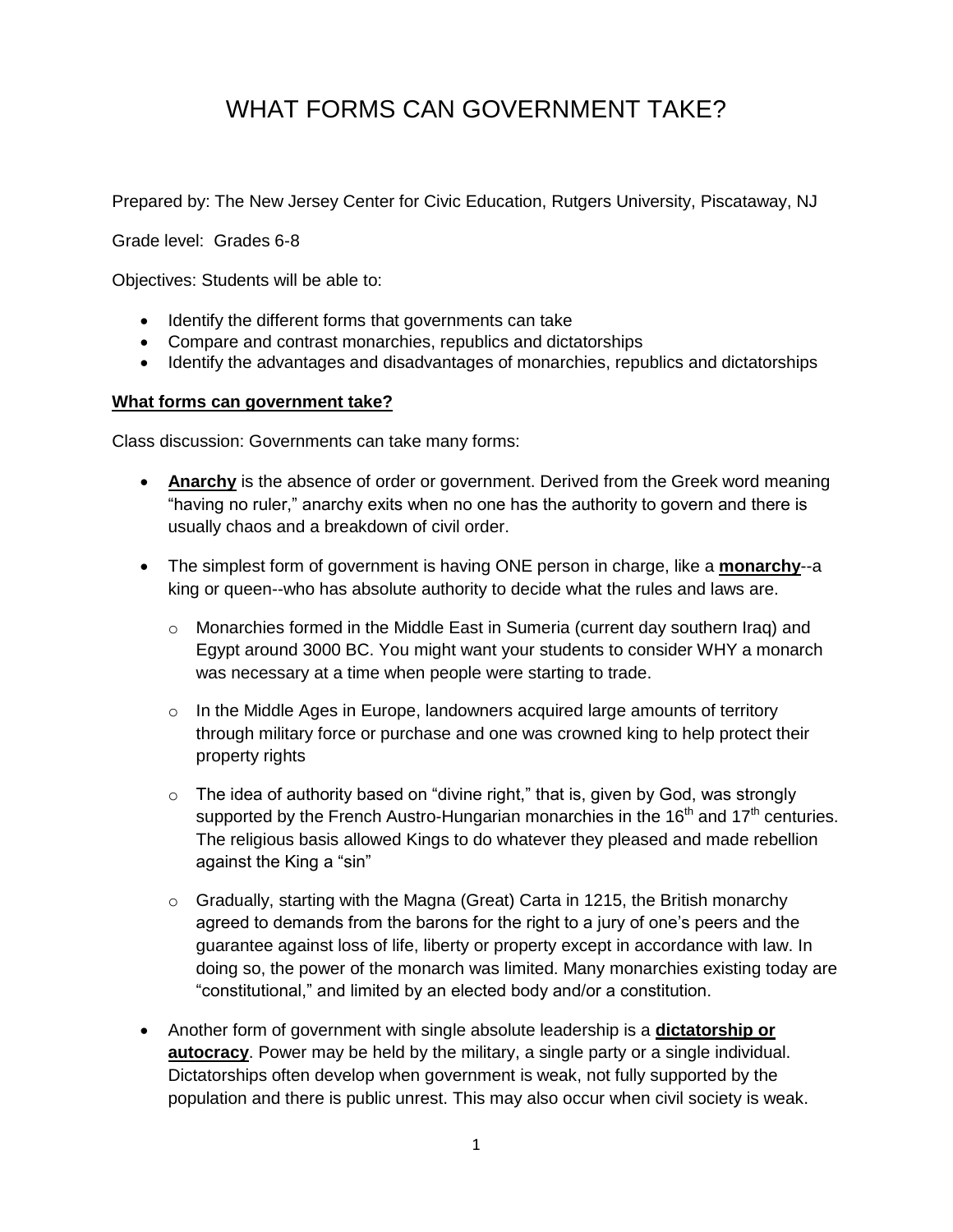- $\circ$  During the Roman Republic, a "dictator" was a special magistrate who held well defined powers, normally for six months at a time. Roman dictators were allocated absolute power during times of emergency but subject to law and retrospective justification (examination by the Senate of their conduct after the fact). After the beginning of the 2nd century BC Roman emperors exercised power much more personally and arbitrarily, as a king in all but name.
- o After the collapse of Spanish colonial rule, various dictators came to power in many of the liberated Latin American countries. These self-appointed political-military leaders attacked weak national governments often with private armies.
- $\circ$  20<sup>th</sup> century Fascism and Communism: Hitler in Nazi Germany, Mussolini in Italy, Franco in Spain, Tojo in Japan, Stalin's Soviet Union, Kim Dynasty in North Korea, Mao Zedong in China. A dictatorship is called "totalitarian" when it seeks not just to control political power, but also to control aspects of citizens' personal lives in service of a political ideology.
- $\circ$  ASK: Can you identify any dictatorships today? You might to have your student consider: What is the difference between a monarchy and a dictatorship? (Not much!)
- An **oligarchy** is a form of government in which a small group of people hold most or all political power. It consolidates power to one dominant group. This structure, where a minority rules, has tended to be dictatorial and tyrannical because it relies on either oppression or public obedience so that it can exist. It encourages a great wealth divide. Russia and China may be current examples of oligarchies.
- A **democracy** is a government run by the people. The concept developed around the sixth century BC in the Greek city-state of Athens when free male citizens gained the power to make decisions. This was a direct democracy that ran on a very small scale.
- A **republic** is a government run by people elected to represent them. Those representatives manage the government for the people, for the sake of the **common good** or common welfare--which means doing what is best for the community as a whole rather than for their own interests. The Romans had established a Republic in 509 BC after overthrowing the Etruscans.
- The United States is supposed to be a **democratic republic** established by our constitution in 1787. Most people think of "democracy" as voting. But democracy is more than just voting. The Founders read what historians and the Romans themselves wrote about the people and government of the Roman Republic and considered the advantages and disadvantages of republican government when they were drafting the constitution. They designed a republic to address the problems inherent in the classical republics, with the following innovations:
	- $\circ$  Popular Sovereignty--the authority of a state and its government are created and sustained by the consent of its people who are the source of all of its power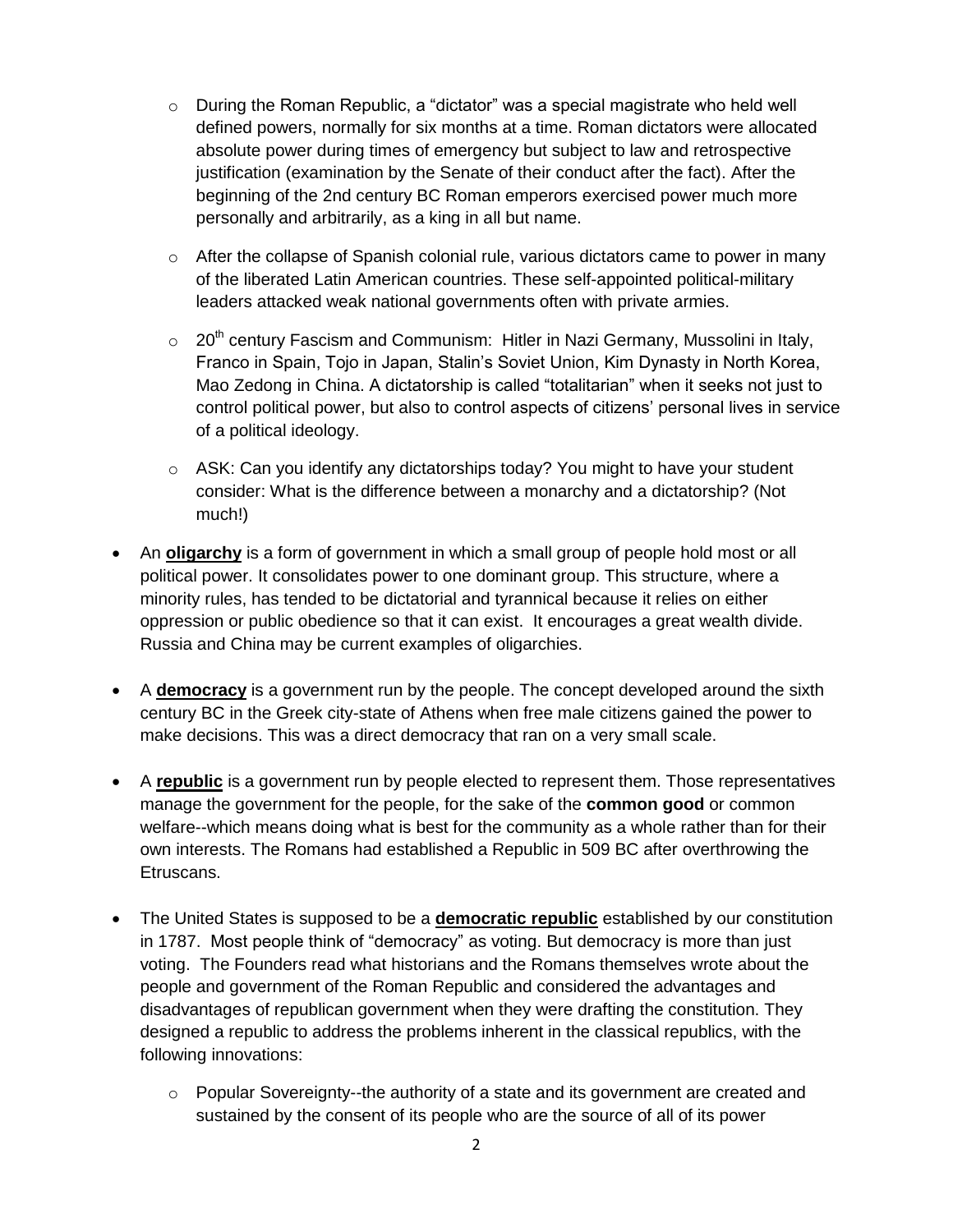- $\circ$  The Rule of Law—the principle that all persons, institutions, and entities are accountable to the laws, which should be independently adjudicated and equally enforced
- $\circ$  Separation of Powers—divides the government into separate branches, each of which has separate and independent powers, to ensure that no one branch is more powerful than another governmental authority(e.g., government is usually separated into legislative, executive and judicial powers)
- $\circ$  Checks and Balances—the separate branches of government are empowered to prevent actions by the other branches to prevent one branch from becoming too powerful (e.g., the judiciary may find a law or an executive action unconstitutional)
- $\circ$  Limited Government—the government is limited by law (usually in a written document, such as a Constitution) to only delegated and enumerated powers
- $\circ$  Protection of Individual rights—Basic human rights, such as free expression and assembly, the right to vote, to privacy, to travel
- We will consider each of these concepts. Democracy doesn't just happen because we set up a government with our constitution. It's something that each of us has to practice: "Democracy is a social and ethical commitment, not limited to the ballot box, that must be lived and practiced in all spheres of life." (John Dewey)

## **What are the advantages and disadvantages of each form of government?**

Classroom Activity: You might have your students create a graphic organizer comparing the types of government. Or, here's an activity to help your students appreciate both the advantages and disadvantages of a democracy, as compare to a monarch or dictatorship:

- Divide your students into groups of 4-7, give them paper, cardboard, legos (or anything else that you might have available) and ask them to build a house.
- Have some groups work under one individual in charge and able to make all the decisions, others cannot make any suggestions
- Have other groups work as a "democracy" with nobody in charge and open to suggestions from all (the group may "select" someone to be in charge if they want to)
- Give the class time to build their house, then discuss the benefits or difficulties of the process they used
- Students should appreciate that when decisions are made by one individual without the input of anybody else (a "monarchy or dictatorship") things may be built faster but the members of the group may feel frustrated because they had no input
- Students should appreciate that when decisions are made "democratically," it may take longer because deliberation and consensus take time but everybody had input.